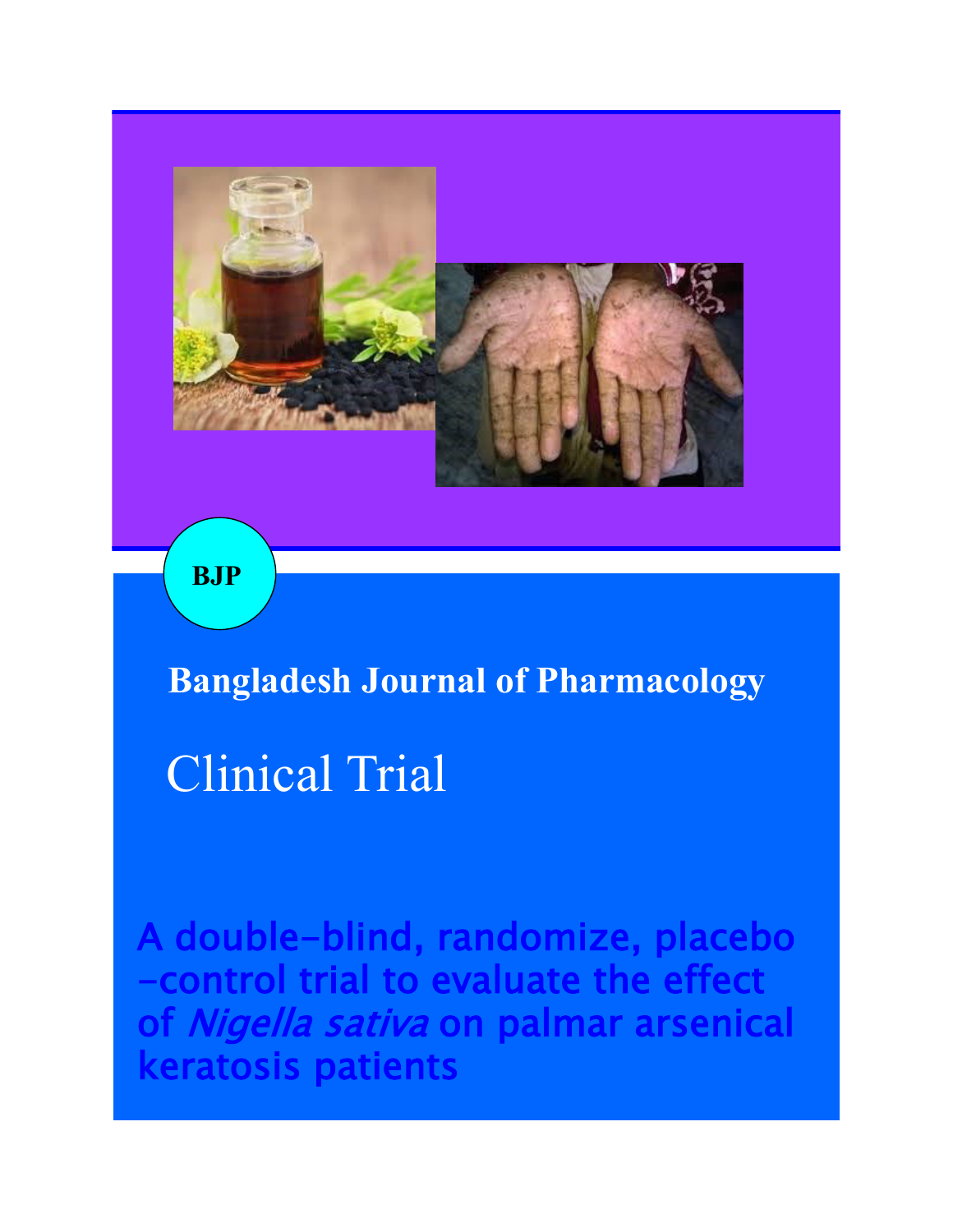A Journal of the Bangladesh Pharmacological Society (BDPS); www.bdps.info **Bangladesh J Pharmacol 2014; 9: 15-21** Journal homepage: www.banglajol.info

Clinical Trial **Clinical Trial**

Abstracted/indexed in Academic Search Complete, Agroforestry Abstracts, Asia Journals Online, Bangladesh Journals Online, Biological Abstracts, BIOSIS Previews, CAB Abstracts, Current Abstracts, Directory of Open Access Journals, EMBASE/Excerpta Medica, Global Health, Google Scholar, HINARI (WHO), International Pharmaceutical Abstracts, Open J-gate, Science Citation Index Expanded, SCOPUS and Social Sciences Citation Index **ISSN**: 1991-0088

# A double-blind, randomize, placebo-control trial to evaluate the effect of *Nigella sativa* on palmar arsenical keratosis patients

# **Tahmina Bashar<sup>1</sup> , Mir Misbahuddin<sup>1</sup> and Md. Amir Hossain<sup>2</sup>**

*<sup>1</sup>Division of Arsenic Research, Department of Pharmacology, Faculty of Basic Medical Science and Paraclinical Science, Bangabandhu Sheikh Mujib Medical University, Shahbag, Dhaka, Bangladesh; <sup>2</sup>Drug International Limited, Tongi, Dhaka, Bangladesh.* 

| <b>Article Info</b>                                    | <b>Abstract</b>                                                                    |
|--------------------------------------------------------|------------------------------------------------------------------------------------|
| Received:<br>11 December 2013                          | This study was done to examine the role of Nigella sativa in 28 patients of        |
| 17 January 2014<br>Accepted:                           | palmar arsenical keratosis. Patients were randomized into two groups: Group        |
| Available Online:<br>20 January 2014                   | A ( $n=15$ ) receive capsules of placebo and vitamin E (200 mg) whereas Group      |
| DOI: 10.3329/bjp.v9i1.17167                            | B ( $n=13$ ) receive capsules of N. sativa oil (500 mg) and vitamin E (200 mg)     |
|                                                        | orally for 8 weeks. The mean (± SD) clinical scoring of palmar arsenical           |
|                                                        | keratosis in Group A before and after treatment was $99.3 \pm 21.5$ and 62.3 $\pm$ |
| Cite this article:<br>Bashar T, Misbahuddin M, Hossain | 14.3 respectively (37% reduction). On the other hand, in N. sativa oil treated     |
| MA. A double-blind, randomize,                         | group, the mean clinical score was $119.1 \pm 20.3$ before treatment which was     |
| placebo-control trial to evaluate the                  | reduced to 39.2 $\pm$ 8.4 (p<0.0001) after treatment (67% reduction). There were   |
| effect of Nigella sativa on palmar ar-                 | 65% reduction of total arsenic in nail of Group A and 30% in Group B. In           |
| senical keratosis patients. Bangladesh                 | conclusion, oral administration of N. sativa oil improves the symptom of           |
| J Pharmacol. 2014; 9: 15-21.                           | palmar arsenical keratosis as a result of reduction of body arsenic load.          |

# **Introduction**

Arsenical keratosis is an important skin manifestation of chronic consumption of arsenic through drinking water. It appears either in both palms and/or soles. Presence of keratosis in palm is a social problem as it causes social stigma. In case of young unmarried girl it may even causes marriage related problems.

There is no effective treatment for palmar arsenical kera -tosis still now. Soothing effect following topical applica -tion of salicylic acid (Islam et al., 2007) or propylene glycol (Dina and Misbahuddin, 2010) suggests the use in palmar arsenical keratosis. On the other hand, some of our foodstuffs have the capability to remove arsenic from the body. These include beta-carotene, retinol (Hall, 1946), spirulina (Fariduddin et al., 2001; Misbahuddin et al., 2006), spinach (Umar, 2007), corn (Chowdhury et al., 2009), etc. However, cessation of these drugs often recur the symptoms. These treatments may affect on patient's adherence.

*Nigella sativa* (Kala jerra) is an annual flowering plant belongs to the family Ranunculaceae. Its seeds used widely in all levels and religions in Asia, Middle East and Africa as herbal medicine, in religious purpose and for cooking. Because of possessing immense healing power, in Islam, theses seeds are regarded as a predic= tive medicine. These seeds are also used as immunemodulatory (Salem, 2005), antimetastatic (Al-Jishi and Abuo Hozaifa, 2003), regulation of leukocyte phagocyte -sis (Haq et al., 1995), regulation of lipid peroxidation (Hosseinzadeh et al., 2007), antiasthmatic (Kanter, 2009; Boskabady et al., 2010) effects. *N. sativa* seeds are a good source of oil (essential oil and fixed oil), flavonoids, saponins, proteins, alkaloids, carbohydrates and minerals like potassium, phosphorus, sodium and iron while zinc, calcium, magnesium, manganese and copper were found at lower levels (Burits and Bucar, 2000; Al-Jassir, 1992). Though thymoquinone, superoxide anion scaven -ger is the main active element of the volatile oil, extracted from *N. sativa* seed (Burits and Bucar, 2000), they also contain dithymoquinone, thymohydro-



This work is licensed under a Creative Commons Attribution 3.0 License. You are free to copy, distribute and perform the work. You must attribute the work in the manner specified by the author or licensor.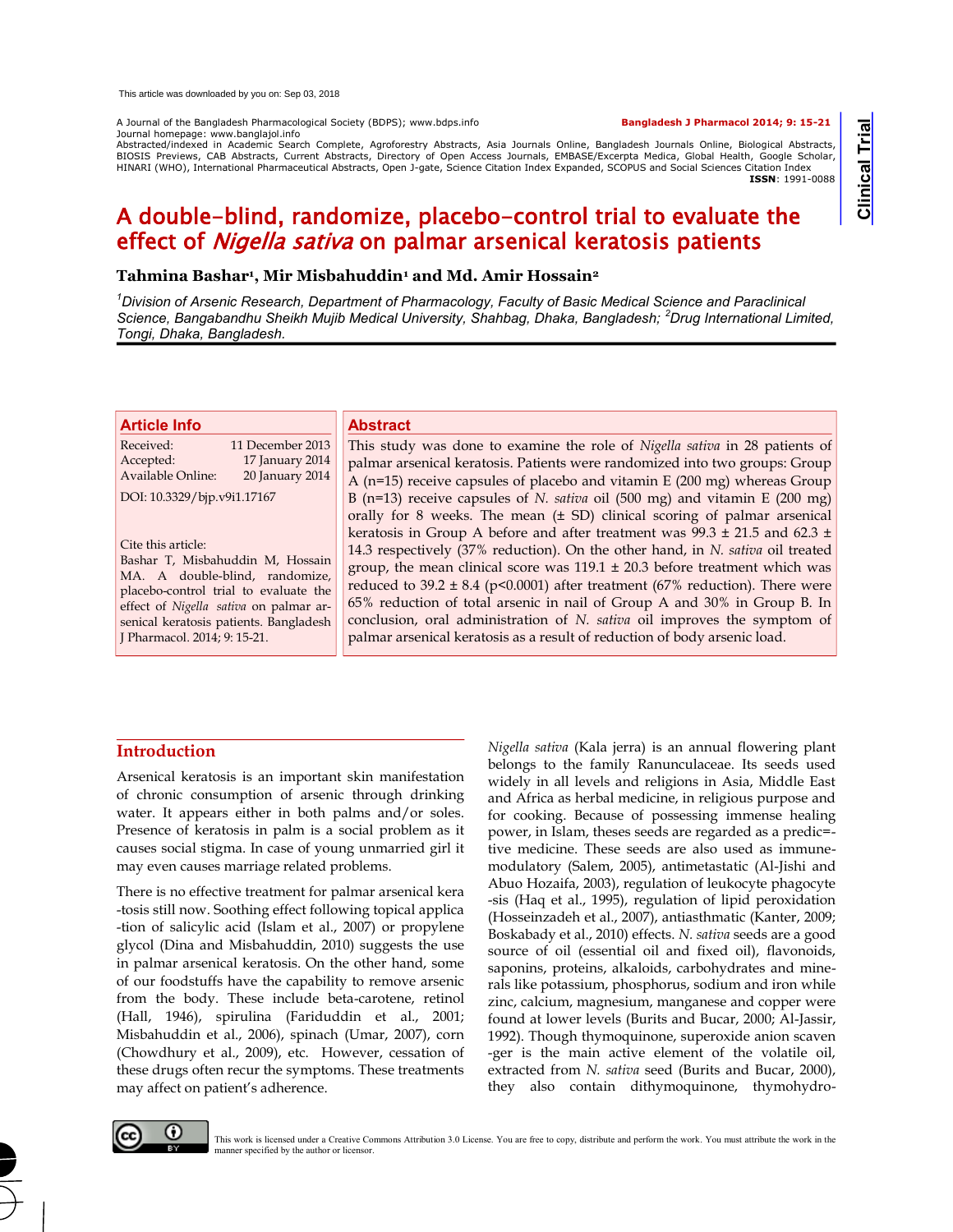quinone and thymol (Hosseinzadeh and Parvardeh, 2004). Experimental study revealed that *N. sativa* adsorbs cationic metals from waste water (El-Said et al., 2009). But up till now no such study has been carried out to observe the effectiveness of *N. sativa* on arsenicosis patients. Therefore, this present study was carried out in an attempt to investigate the effect of *N. sativa* in the treatment of palmar arsenical keratosis.

# **Materials and Methods**

### *Study area*

This double blind, randomized, placebo controlled trial was conducted in an arsenic-endemic area (Hotatia Union of Ramganj Upazilla, Lakshmipur District in Chittagong division), about 135 km away from the capital Dhaka city from February 2013 to April 2013. Total area of Ramganj Upazilla is 169.31 sq km with a population of 2,38,333 (male : female was 48: 52), using 41,930 tube wells for various purpose. Out of these 89.3% tube wells are contaminated with high concentration of arsenic ( $> 50 \mu g/L$ ).

# *Study population*

Sixteen thousand patients were registered in the record book of Ramganj Upazilla Health Complex. Out of these, 100 patients were selected randomly from Hotatia Union by online random number generator. Among them, 67 patients were found to suffer from mild to moderate degree of palmar arsenical keratosis. The clinical diagnosis of palmar arsenical keratosis was confirmed by a dermatologist. Lastly palmar arsenical

keratosis was established by the existence of keratosis on palms, high concentration of arsenic in drinking water ( $>50 \mu g/L$ ) and nail ( $>1 \mu g/g$  of nail). After counseling only 36 patients agreed to participate in this study. They were randomized two groups: Group A (received capsules of placebo and vitamin E) and Group B (received capsules of *N. sativa* oil and vitamin E). Though, the study was in progress with 18 patients with moderate palmar arsenical keratosis in each group, finally the study was completed with 15 patients in Group A and 13 patients in Group B (Figure 1). Total eight patients were dropped out from the study.

Both male and female participants with moderate palmar arsenical keratosis, age 20-65 years, having history of taking arsenic contaminated water (>50 µg/ L) more than six months were enrolled for the study. However, patients receiving treatment of arsenicosis for last three months, suffering from chronic diseases like eczema, psoriasis, tuberculosis etc, patients with hepatic or renal failure, even pregnant or lactating mother or subjects who did not voluntarily agree to participate were excluded.

# *Ethical consideration*

The protocol was approved by the Institutional Review Board of Bangabandhu Sheikh Mujib Medical University, Dhaka (BSMMU/2013/1015). Informed written consent of each participant was taken after explaining the purpose, nature, potential risks and benefits of the study in easily understandable local language (Bangla). It is a single center trial. Each participant visited the Arsenic Camp (house of a patient) every two weeks interval for 8 weeks to collect the drugs, checking the



Figure 1: Flowchart showing subject selection and study design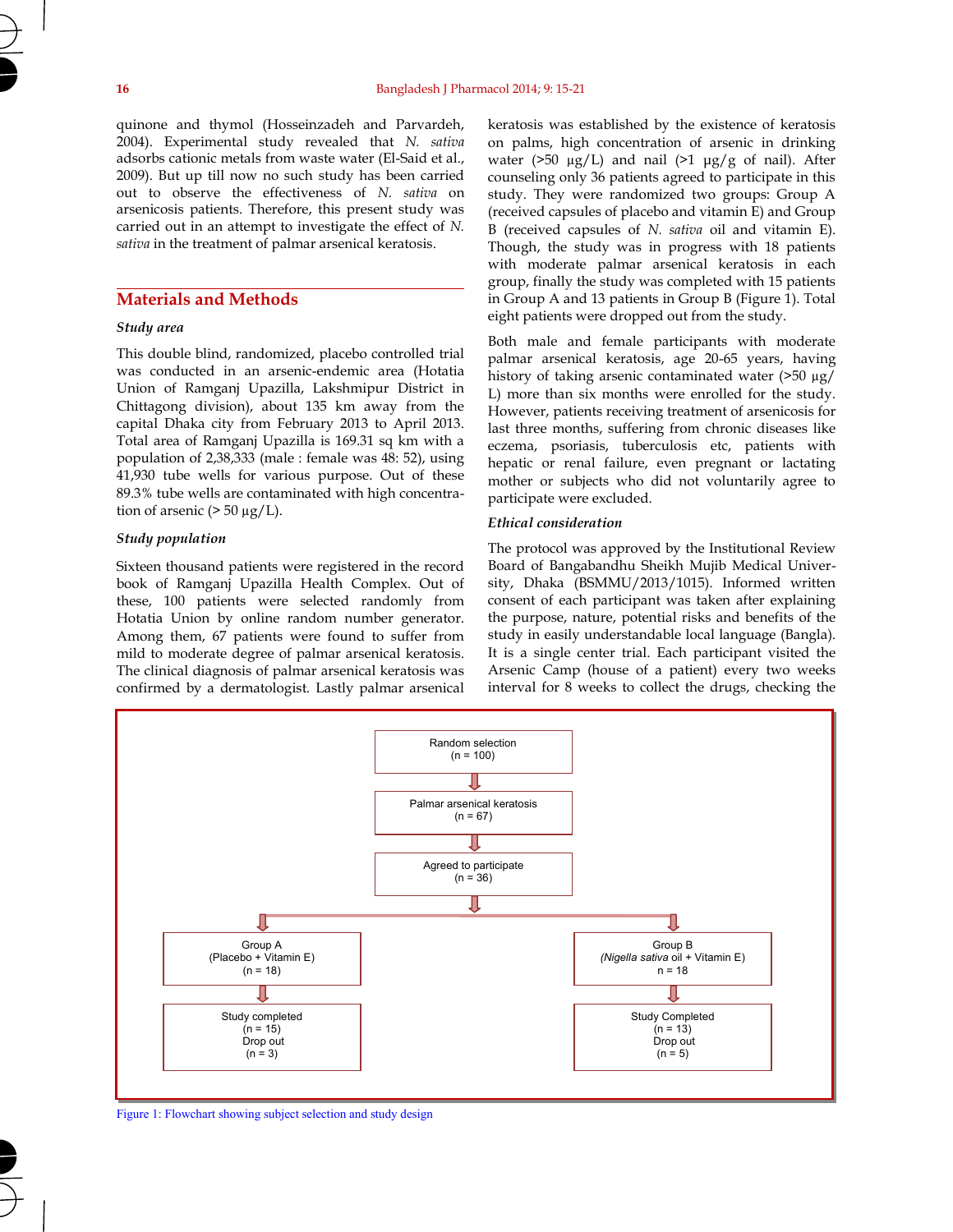| <b>Table I</b>                               |                                  |                                             |  |  |  |  |  |
|----------------------------------------------|----------------------------------|---------------------------------------------|--|--|--|--|--|
| Selected characteristics of the participants |                                  |                                             |  |  |  |  |  |
| Characteristics                              | Group A<br>(Placebo + vitamin E) | Group B<br>(Nigella sativa oil + vitamin E) |  |  |  |  |  |
| Number of participants (n)                   | 15                               | 13                                          |  |  |  |  |  |
| Sex                                          |                                  |                                             |  |  |  |  |  |
| Male                                         | 5                                | 2                                           |  |  |  |  |  |
| Female                                       | 10                               | 11                                          |  |  |  |  |  |
| Age (Years)                                  | $46.8 \pm 11.5$                  | $38.8 \pm 12.8$                             |  |  |  |  |  |
| Duration of arsenic exposure (Years)         | $18.4 \pm 6.2$                   | $20.6 \pm 7.3$                              |  |  |  |  |  |
| Amount of arsenic in water $(\mu g/L)$       | $856.9 \pm 324.9$                | $826.6 \pm 231.0$                           |  |  |  |  |  |
| Duration of symptoms (Years)                 | $12.6 \pm 5.2$                   | $13.4 \pm 6.8$                              |  |  |  |  |  |
| Data were expressed as mean ± SD             |                                  |                                             |  |  |  |  |  |

adherence (by counting the remaining capsules in the packets), receiving sheets for monitoring adherence and adverse effects Sometimes patients were monitored randomly by direct contact over mobile phone.

#### *Medication*

s<sub>r</sub>

During drug allocation a double blind method was followed by an assistant doctor, who did not know about the content of the container. The placebo and *N. sativa* oil was dispensed in capsule form with similar size, color and in envelops with similar labeling. Each patient received two envelops in each visit. One envelop contains 30 capsules of either *N. sativa* oil (500 mg) or placebo (refined oil with same size and color) and other envelop contains 15 capsules of vitamin E (200 mg). Patients of Group A received soft capsules of placebo twice daily and vitamin E once daily and Group B also received *N. sativa* twice daily and vitamin E once daily for 8 weeks without any interruption. Each patient was advised to swallow capsules daily with sufficient amount of drinking water. Patients tick marked daily the drug intake sheets and sheets of adverse effect(s) if any by themselves. However, all drugs of the study were prepared by a local pharmaceutical company (Drug International Limited).

# *Sample collection and estimation of parameters*

Water, nails and blood were collected from all participants. Before starting the study, 50 mL of drinking water was collected from the tube well in a polypropylene container containing one drop of concentrated nitric acid to confirm the diagnosis. About one gram nails were collected in a small polyvenyl bag twice (before and after completion of treatment) to detect total amount of arsenic in the body. On the other hand, photographs of both hands were collected twice (before and after treatment) to monitor improvement of palmar arsenical keratosis. Moderate keratosis was palpable and visible affecting palm. In each patient, scoring of palmar arsenical keratosis was done every two weeks

interval for 8 weeks by counting the number and measuring the size of the keratotic lesions in both palms by slide caliper. If the lesion size was <1 mm (as measured by slide caliper), the score was one. If it was in between 1 to 2 mm, the score is 2. If it was more than 2, the score was 3.

With all aseptic precaution 3 mL blood was collected twice (before and after treatment) in K3EDTA containing test tube. Plasma was separated by ultra centrifugation (1,370× g for 10 min) and stored with labeled eppendorf at -10°C. Plasma glucose level was estimated by oxidase and peroxidase method, cholesterol and HDL-C (High Density Lipoprotein – Cholesterol) by CHOD – PAP method and triglyceride by GPO – PAP method using kits.

Nails were washed with acetone for 2 min and then dried before weighed. Total amount of arsenic in nail was estimated by silver diethyldithiocarbamate (SDDC) method using spectrophotometer at 525 nm wave length (Misbahuddin et al., 2006). Atomic florescence spectrophotometer was used to estimate the amount of arsenic in tube well water. Nails and water were digested by four acids (hydrochloric acid, nitric acid, sulfuric acid and perchloric acid).

### *Statistical analysis*

One-way analysis of variance (ANOVA) was done for comparisons among groups and paired 't'-test was used for comparisons before and after treatment. The data were expressed as mean ± SD.

# **Results**

The male female ratio was 1:2 in Group A and 1:5.5 in Group B (Table I). The mean  $(\pm SD)$  age was  $46.8 \pm 11.5$ years in Group A and 38.8 ± 12.8 years in Group B. Out of 36 patients enrolled in the study, 28 patients completed the study protocol till week 8. Among the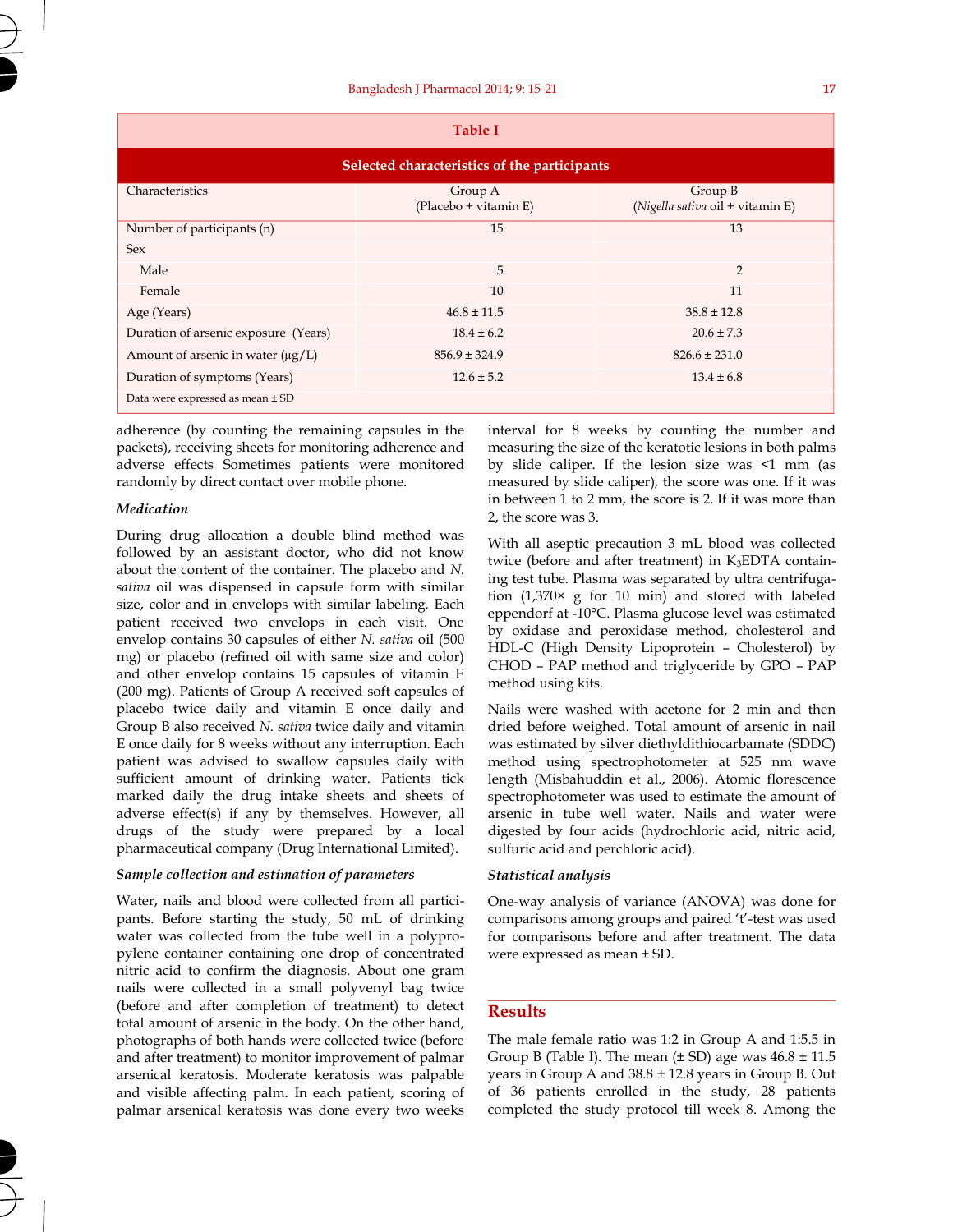#### **18** Bangladesh J Pharmacol 2014; 9: 15-21



Figure 2: Amounts of total arsenic in nails before and after treatment in Group A and B respectively



Figure 3: The scoring of palmar arsenical keratosis in Group A and B. Open diamond (before treatment) and close diamond (after treatment) represented Group A. On the other hand, open triangle (before treatment) and close triangle (after treatment) represented Group B. Horizontal red line indicates the mean value

eight dropout cases, three were from Group A (did not attend the clinic) and five from Group B (one died of road traffic accident, two refused to give biological samples after completion of treatment, one due to pregnancy, one patient did not attend the clinic).

The mean duration of arsenic exposure in Group A was 18.4  $\pm$  6.2 years, whereas 20.6  $\pm$  7.3 years in Group B. The mean amount of arsenic in the tube well water of Group A and Group B were 856.9 ± 324.9 and 826.6 ± 231.0 µg/L respectively. The duration of symptoms of palmar keratosis was 12.6 ± 5.2 years in Group A and  $13.4 \pm 6.8$  years in Group B.

The amounts of total arsenic in nail of patients of both groups were almost similar  $(6.0 \pm 0.6 \,\mu g/g)$  of nail vs 6.1 ± 0.3 μg/g of nail of Group A and B respectively; Figure 2). Eight week's treatment with only vitamin E reduced the total arsenic level to  $3.9 \pm 0.8$  µg/g of nail (35%)

reduction) whereas it was reduced to  $1.8 \pm 0.4$  µg/g of nail of Group B (70% reduction).

The mean (± SD) clinical scoring of palmar arsenical keratosis in Group A before and after treatment was 99.3  $\pm$  21.5 and 62.3  $\pm$  14.3 respectively (37% reduction; Figure 3). On the other hand, it was  $119.2 \pm 20.3$  and  $39.2 \pm 8.4$  in Group B (67% reduction). These changes in clinical score in both groups were statistically significant (p<0.0001).

After 8 weeks treatment, the reduction of blood glucose level was statistically significant in Group B (p= 0.0002) than Group A (p= 0.1917). In the patients of Group B plasma lipid profiles (total cholesterol, triglyceride, and low density lipoprotein-cholesterol) were significantly (p<0.0001) reduced than before treatment. The percentage of reductions was 23, 23 and 38% respectively. However in Group A, after 8 weeks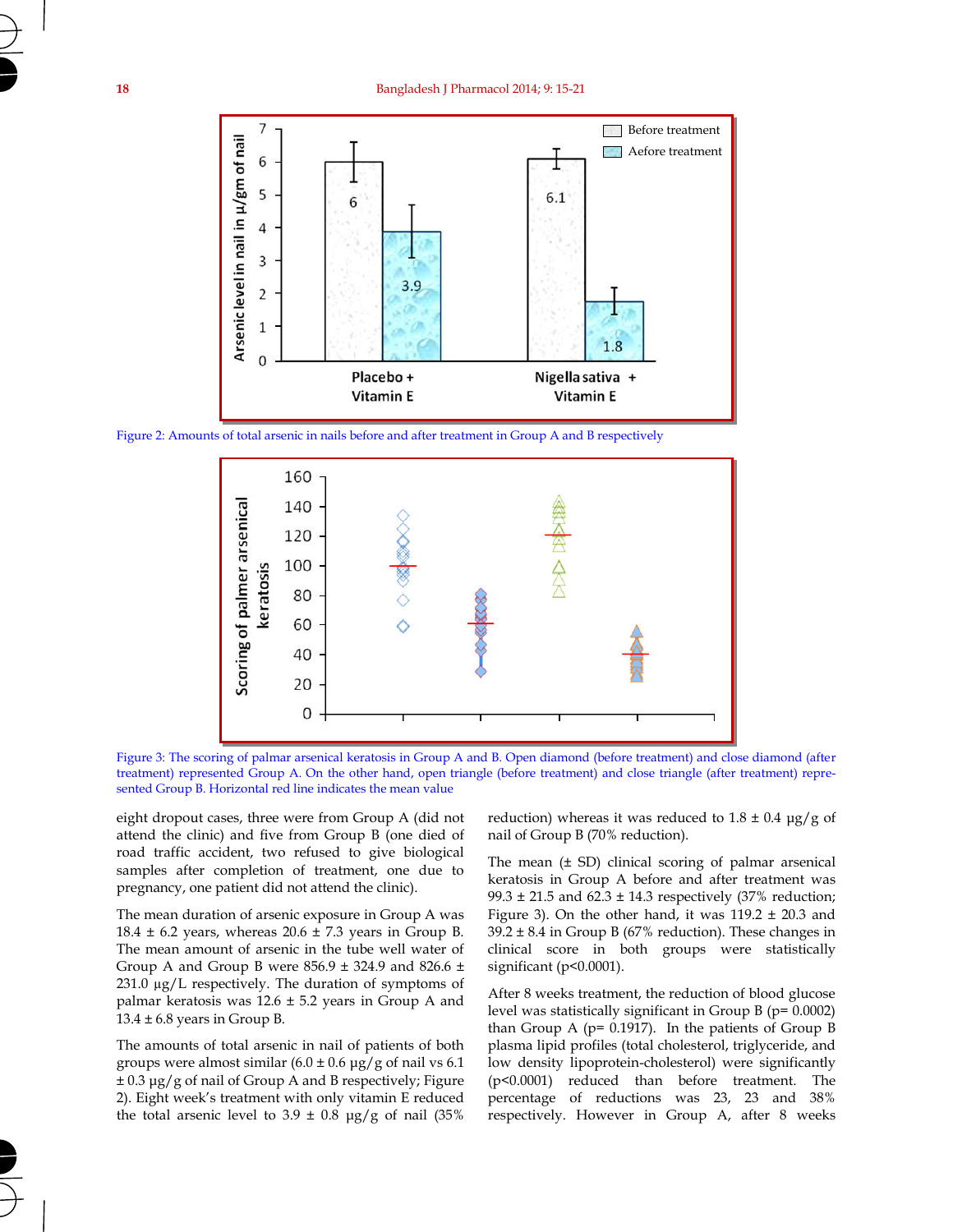| <b>Table II</b>                                                                                |                                              |                      |                                                              |                                                   |                     |                        |                         |          |
|------------------------------------------------------------------------------------------------|----------------------------------------------|----------------------|--------------------------------------------------------------|---------------------------------------------------|---------------------|------------------------|-------------------------|----------|
| Metabolic markers in group A and B                                                             |                                              |                      |                                                              |                                                   |                     |                        |                         |          |
| Parameters                                                                                     | Group A<br>(Placebo + vitamin E)<br>$n = 15$ |                      | % of $($ $\uparrow$ $)$<br>P val-<br>or $(\downarrow)$<br>ue | Group B<br>(N. sativa oil+ vitamin E)<br>$n = 13$ |                     | % of $(1)$<br>or $(1)$ | P val-<br>ue            |          |
| Parameters                                                                                     | Before treat-<br>ment                        | After treat-<br>ment |                                                              |                                                   | Before<br>treatment | After treat-<br>ment   |                         |          |
| Plasma glucose<br>level $(mmol/L)$                                                             | $5.9 \pm 1.5$                                | $5.2 \pm 1.7$        | $11\%$ ( $\downarrow$ )                                      | 0.1917                                            | $8.7 \pm 3.6$       | $5.8 \pm 1.7$          | $34\%$ (1)              | 0.0002   |
| Plasma cholesterol<br>level $(mg/dL)$                                                          | $162.5 \pm 20.3$                             | $149.3 \pm 15.6$     | $8\%$ ( $\downarrow$ )                                       | 0.0214                                            | $211.9 \pm 16.9$    | $164.1 \pm 18.6$       | 23% $(1)$               | < 0.0001 |
| Plasma triglyceride<br>level $(mg/dL)$                                                         | $140.4 \pm 43.3$                             | $122.6 \pm 33.6$     | $13\%$ ( $\downarrow$ )                                      | 0.0019                                            | $223.4 \pm 76.2$    | $172.9 \pm 71.4$       | $23\%$ ( $\downarrow$ ) | < 0.0001 |
| Plasma HDL-C<br>level $(mg/dL)$                                                                | $30.4 \pm 4.5$                               | $36.66 \pm 4.21$     | $21\%$ (1)                                                   | < 0.0001                                          | $30.8 \pm 2.7$      | $45.6 \pm 4.5$         | 48% $($ 1)              | < 0.0001 |
| Plasma LDL-C<br>level $(mg/dL)$                                                                | $104.0 \pm 24.$                              | $88.2 \pm 13.8$      | $15\%$ ( $\downarrow$ )                                      | 0.0051                                            | $136.3 \pm 17.4$    | $83.9 \pm 21.8$        | $38\%$ ( $\downarrow$ ) | < 0.0001 |
| Values were expressed as mean ± SD. Student t test was done between before and after treatment |                                              |                      |                                                              |                                                   |                     |                        |                         |          |

| <b>Table III</b>                                 |                                  |    |  |  |  |
|--------------------------------------------------|----------------------------------|----|--|--|--|
| Number of subjects complaint for adverse effects |                                  |    |  |  |  |
| Characteristics                                  | Group A<br>(Placebo + vitamin E) |    |  |  |  |
| Number of participants (n)                       | 15                               | 13 |  |  |  |
| Smell of Nigella sativa                          |                                  | 10 |  |  |  |
| Gastric irritation                               | 7                                | 8  |  |  |  |
| Diarrhea                                         | 4                                | 3  |  |  |  |
| Constipation                                     | 4                                | 2  |  |  |  |
| Values were expressed as percentage              |                                  |    |  |  |  |

treatment the reduction was also significant p= 0.0214, 0.0019, 0.0051 respectively than before treatment and the percentage of reductions were 8, 13 and 15%. Though after treatment in both group the level of HDL-C (high density lipoprotein-cholesterol) increased significantly (p<0.0001), but the percent of increase was 48% in Group B and 21% in Group A.

During the study period 10 participants (77%) complaint about the smell of *N. sativa* in Group B (Table III). 47% in Group A and 62% in Group B had gastric irritation (abdominal cramp, indigestion). Only 23% and 15% in Group B and 27% in Group A complaint for diarrhea and constipation.

# **Discussion**

The study result showed that oral administration of *N. sativa* oil capsules twice daily for 8 weeks is affective for the clinical improvement of palmar arsenical keratosis which is reflected by decreasing total arsenic load in nail as well as mean clinical scoring. This is the first report showing that *N. sativa* is affective in arsenical keratosis. The exact mechanism of *N. sativa* against arsenicosis is not known.

Cellular proteins, lipids, carbohydrates even nucleic acids are targeted by free radicals followed by oxidative stress. In 1998, Chen et al., explained that trivalent arsenic toxicity occurred either by attacking –SH groups or by generating reactive oxygen species (ROS). However, since 1990, oxidative stress is represented as a comparatively new theory for arsenic toxicity (Flora et al., 2005; Kitchin, 2001; Flora, 1999). *N. sativa,* containing carbohydrates, proteins, fats, oils has been used for medicinal purpose for centuries. Burits and Bucar (2000) stated that in DPPH assay *N. sativa* possess electron donating capacity and hydroxyl radical scavenging properties. Thymoquinone, one of the active compounds of essential oil of *N. sativa*, not only inhibits non-enzymatic lipid peroxidation (Houghton et al., 1995) but also improves anti-oxidant enzymes status and cellular proteins oxidation process (Ebru et al., 2008). Besides thymoquinone, several compounds like carvacrol, t-anethol, 4-terpineol etc. possessing antioxidant properties (Burits and Bucar, 2000). Its linoleic acid, phenolic compound is also an antioxidant rich compound having lipid peroxidation inhibition capacity. Experimental study revealed that *N. sativa* can remove arsenic (both arsenite and arsenate) ions from waste water (El-Said et al., 2009).

In this study, we also found that *N. sativa* significantly reduces plasma glucose level 34% and plasma lipid profile (total cholesterol 23%, triglyceride 23% and LDL -C 38%) and significantly increases plasma HDL-C 48% in arsenicosis patients. Our findings were in good harmony with those of the studies conducted by Parhizkar et al., 2011; Najmi et al., 2008; Hawsawi et al., 2001. Al-Hader et al. (1993) also approved that volatile oil of *N. sativa* reduced blood sugar in both normal and diabetic rabbit. As *N. sativa* is a source of soluble fiber,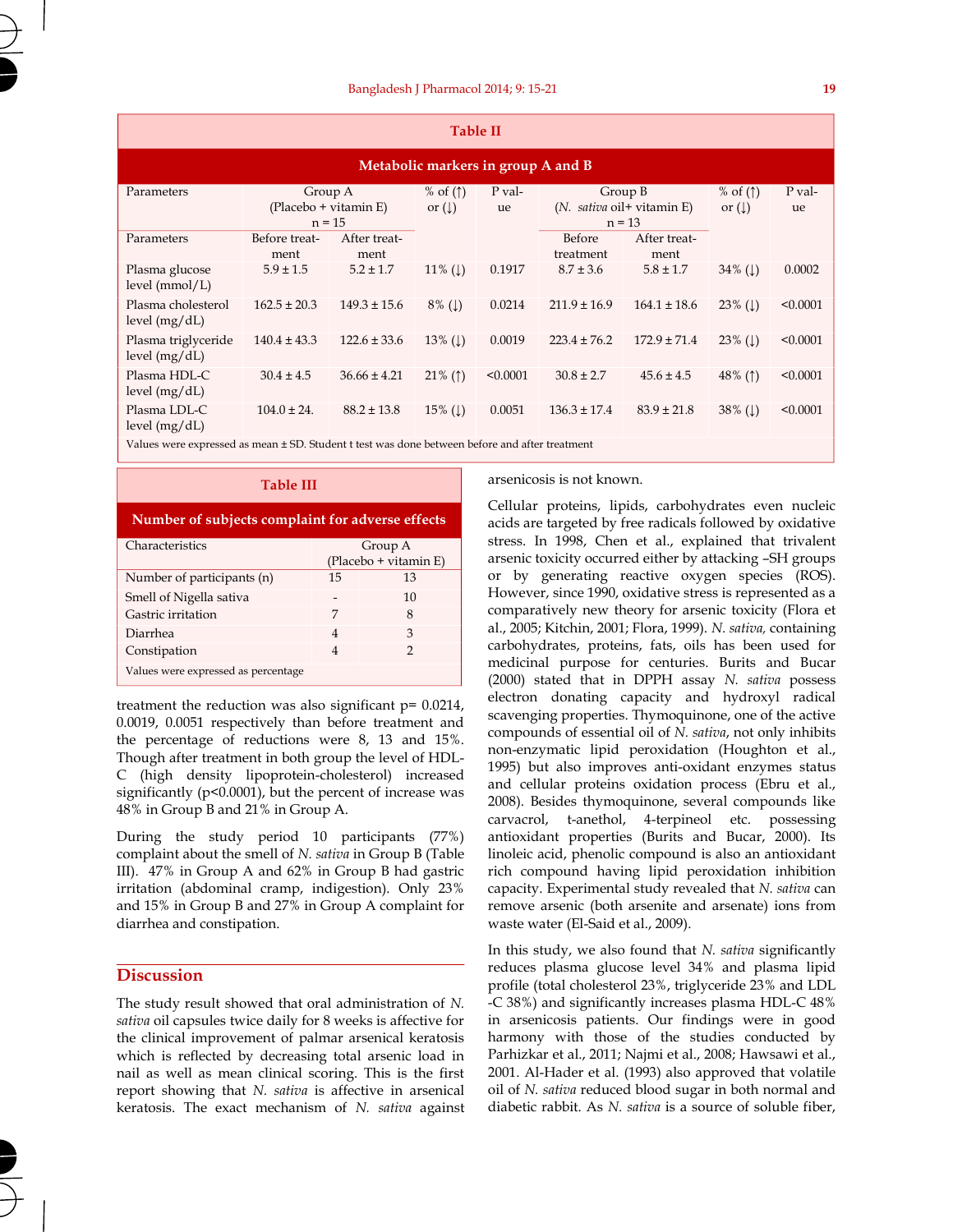which reduced plasma cholesterol either by stimulating bile acid excretion (Bamosa et al., 1997) or inhibiting cholesterol synthesis in hepatocytes (Bamosa et al., 2002) and improved blood glucose and insulin levels (Hawsawi et al., 2001) by improving insulin sensitivity (Meddah et al., 2009; Le et al., 2004).

# **Conclusion**

Depending on clinical improvement of palmar arsenical keratosis and amount of arsenic in nail that is arsenic load in the body, this study shows that *N. sativa* oil is effective in the treatment of palmar arsenical keratosis.

# **References**

- Al-Hader A, Aqel A, Hasan Z. Hypoglycemic Effects of the volatile oil of *Nigella sativa* seeds. Pharm Biol. 1993; 31: 96- 100.
- Al-Jassir MS. Chemical composition and microflora of black cumin (*Nigella sativa* L.) seeds growing in Saudi Arabia. Food Chem. 1992; 45: 239-42.
- Al-Jishi S, Abuo Hozaifa B. Effect of *Nigella sativa* on blood hemostatic function in rats. J Ethnopharmacol. 2003; 85: 7- 14.
- Argos M, Kalra T, Rathouz PJ, Chen Y, Pierce B, Parvez F, Islam T, Ahmed A, Rakibuz-Zaman M, Hasan R, Sarwar G, Slavkovich V, van Geen A, Graziano J, Ahsan H. Arsenic exposure from drinking water, and all-cause and chronicdisease mortalities in Bangladesh (HEALS): A prospective cohort study. The Lancet. 2010; 376: 252-58.
- Bamosa AO, Ali BA, Al-Hawsawi ZA. The effect of thymoquinone on blood lipids in rats. Indian J Physiol Pharmacol. 2002; 46: 195-201.
- Bamosa AO, Ali BA, Spwayan SA. Effect of oral ingestion of *Nigella sativa* seeds in some blood parameters. Saudi Pharm J. 1997; 5: 126-29.
- Boskabady M, Mohsenpoor N, Takaloo L. Antiasthmatic effect of *Nigella sativa* in air ways of asthmatic patients. Phytomed. 2010; 17: 707-13.
- Burits M, Bucar F. Anti-oxidant activity of *Nigella sativa* essential oil. Phytother Res. 2000; 14: 323-28.
- Chen YC, Lin-Shiau SY, Lin JK. Involvement of reactive oxygen species and caspase 3 activation in arsenite induced apoptosis. J Cell Physiol. 1998; 177: 324-33.
- Chowdhury NJA, Misbahuddin M, Rahman MS. Corn extracts lower tissue arsenic level in rat. Bangladesh Med Res Counc Bull. 2009; 35: 21-25.
- Dina AN, Misbahuddin M. Randomized double-blind trial to evaluate the effectiveness of topical administration of propylene glycol in arsenical palmar keratosis. Bangladesh J Pharmacol. 2010; 5: 98-102.
- Ebru U, Burak U, Yusuf S, Reyhan B, Arif K, Faruk TH, Emin M, Aydin K, Atilla II, Semsettin S, Kemal E. Cardio-

protective effects of *Nigella sativa* oil on cyclosporine Ainduced cardiotoxicity in rats. Basic Clin Pharmacol Toxicol. 2008; 103: 574-80.

- El-Said SM, Alamri MBS, El-Barak ABS, Alsogair O. Adsorptive removal of arsenite as (III) and arsenate as (V) heavy metals from waste water using *Nigella sativa* L. Asian J Sci Res. 2009; 2: 96-104.
- Fariduddin AKM, Misbahuddin M, Manun MIR, Nahar N. Alcohol extract and residue of spirulina in the prevention of accumulation of arsenic in rats. Bangladesh J Physiol Pharmacol. 2001; 17: 15-17.
- Flora SJ, Bhadauria S, Pant SC, Dhaked RK. Arsenic induced blood and brain oxidative stress and its response to some thiol chelators in rats. Life Sci. 2005; 77: 2324-37.
- Flora SJ. Arsenic induced oxidative stress and its reversibility following combined administration of N-acetyl cysteine and meso 2,3-dimercaptosuccinic acid in rats. Clin Exp Pharmacol Physiol. 1999; 26: 865-69.
- Gad AM, El-Dakhakhany M, Hassan MM. Studies on the chemical constitution of Egyptian *Nigella sativa* L oil. Planta Med. 1963; 11: 134-38.
- Hall AF. Arsenical keratosis disappearing with vitamin A therapy. Arch Derm Syph. 1946; 53: 154.
- Haq A, Abdullatif M, Lobo PI, Khabar KS, Sheth KV, al-Sedairy ST. *Nigella sativ*a: Effect on human lymphocytes and polymorphonuclear leukocyte phagocytic activity. Immunopharmacol. 1995; 30: 147-55.
- Hawsawi ZA, Ali BA, Bamosa AO. Effect of *Nigella sativa* (black seeds) and thymoquinone on blood glucose in albino rats. Ann Saudi Med. 2001; 21: 224-24.
- Hosseinzadeh H, Parvardeh S. Anticonvulsant effects of thymoquinone, the major constituent of *Nigella sativa* seeds, in mice. Phytomedicine 2004; 11: 56-64.
- Hosseinzadeh H, Parvardeh S, Asl M, Sadeghnia H, Ziaee T. Effect of thymoquinone and *Nigella sativa* seeds oil on lipid peroxidation level during global cerebral ischemiareperfusion injury in rat hippocampus. Phytomedicine 2007; 14: 621-27.
- Houghton PJ, Zarka R, de las Heras B, Hoult JR. Fixed oil of *Nigella sativa* and derived thymoquinone inhibit eicosanoid generation in leukocytes and membrane lipid peroxidation. Planta Med. 1995; 61: 33-36.
- Islam AZMM, Misbahuddin M, Sikdar S, Biswas A K, Islam Z, Hadiuzzaman, Khandker S, Mahmud IA, Ahmad SA. Randomized controlled trial to evaluate the effectiveness of topical use of salicylic acid for treatment of keratosis in arsenicosis patients. In: Applied research on arsenic in Bangladesh. Misbahuddin M (ed.). Dhaka. World Health Organization (Bangladesh), Director General of Health Services, Govt. of Bangladesh, 2007, pp 92-100.
- Kanter M. Effects of *Nigella sativa* seed extract on ameliorating lung tissue damage in rats after experimental pulmonary aspirations. Acta Histochemica. 2009; 111: 393-403.
- Khan MAR, Misbahuddin MS, Khandker S, Ifthaker-Al-Mahmud. Arsenic estimation in foodstuffs of arsenic exposed areas in Bangladesh. In: Applied research on